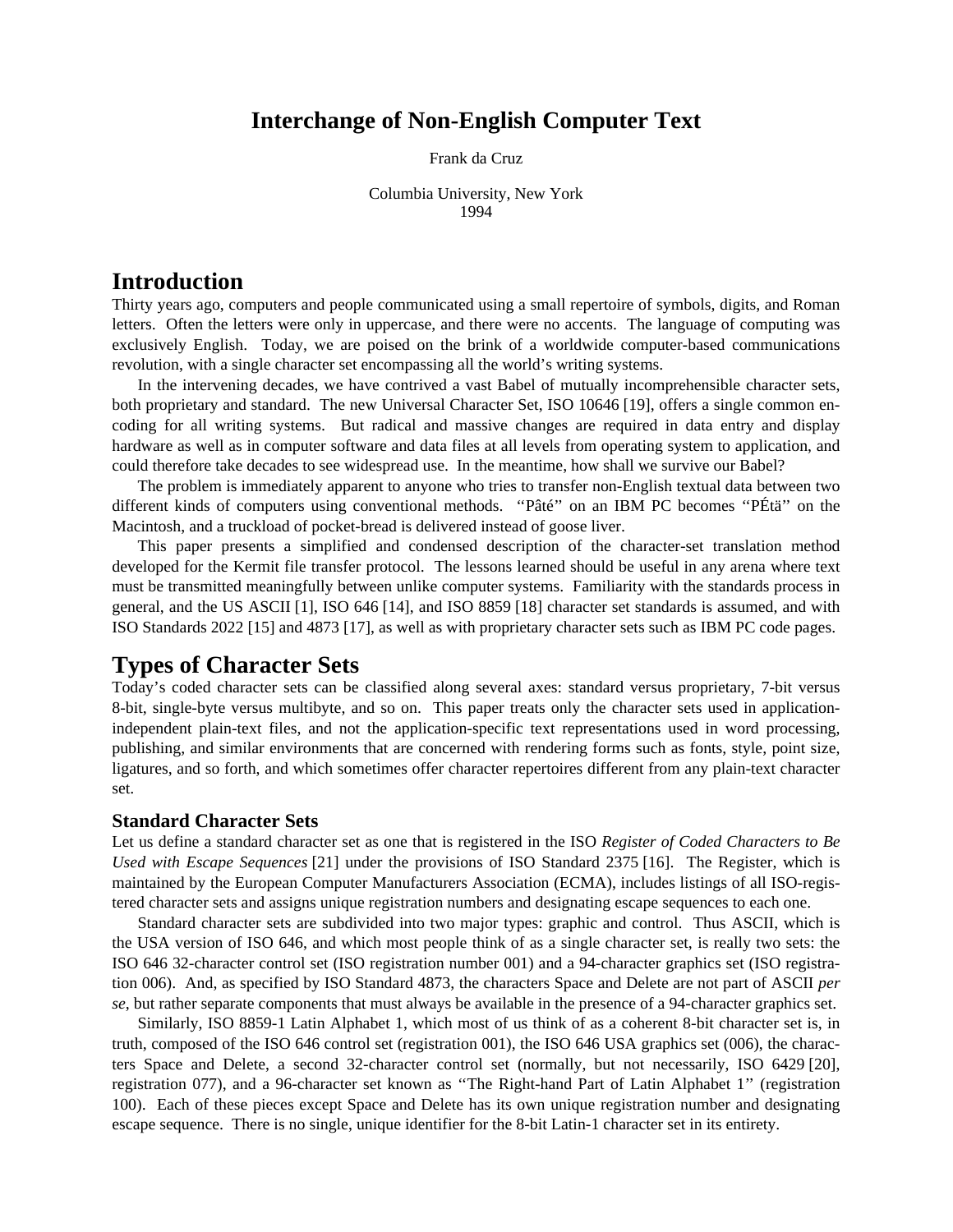|                                                          | <--C0--> <----------GL--------><--C1--> <-------------GR---------<br>0 <sub>0</sub><br>01<br>+---+---+---+---+---+---+---+---+---+---+---+---+---+---+---+---+--- | 02 | 03 |          | 04 05 06 07 08 09   |     |                                              | 10 | 11 | 12          | 13 | 14 | 15 |
|----------------------------------------------------------|-------------------------------------------------------------------------------------------------------------------------------------------------------------------|----|----|----------|---------------------|-----|----------------------------------------------|----|----|-------------|----|----|----|
| 00<br>01<br>02<br>03                                     | C                                                                                                                                                                 | SP |    | ASCII    |                     |     | C                                            |    |    | Special     |    |    |    |
| 04<br>05<br>06<br>07<br>08<br>09<br>10<br>11<br>12<br>13 | $\circ$<br>n<br>t.<br>$\mathbf r$<br>$\circ$<br>ı<br>S                                                                                                            |    |    | graphics |                     |     | $\circ$<br>n<br>t.<br>r<br>$\circ$<br>ı<br>S |    |    | Graphics    |    |    |    |
| 14<br>15                                                 |                                                                                                                                                                   |    |    |          | --+---+---+---+---+ | DEL |                                              |    |    | --+---+---+ |    |    |    |
|                                                          | $\left\langle -C \right\rangle$ --> $\left\langle --C \right\rangle$ --------- $\left\langle -C \right\rangle$                                                    |    |    |          |                     |     |                                              |    |    |             |    |    |    |

**Figure 1:** Structure of a Standard 8-Bit Single-Byte Character Set

In practice, most standard character sets have the same structure, which is illustrated in Figure 1:

- 1. The 32-character control set of ISO 646 in columns 0 and 1. This is called the C0 region.
- 2. The character Space at position 2/0.
- 3. A 94-character graphics set in positions 2/1 through 7/14. This is called the Graphics Left, or GL, region. For 7-bit character sets, these are the 84 characters of the ISO 646 International Reference Version plus 10 country-specific characters. For 8-bit sets, these are the 94 graphic characters of US ASCII.
- 4. The character Delete at position 7/15.
- 5. For 8-bit sets, a 32-character ''right half'' control set in columns 8 and 9. This is the C1 region.
- 6. For 8-bit sets, a 94- or 96-character ''right half'' graphics set in columns 10 through 15. This is the Graphics Right or GR region.
- 7. In multibyte graphic sets (not illustrated in the figure), each character is composed of a fixed number of bytes, generally two, with each byte in the graphic range, i.e. not corresponding to a C0 or C1 control character, and following either the 94- or 96-character structure. Thus, single-byte control characters can be mixed with double-byte graphic characters with no ambiguity.

The rationale for reserving an area for control characters in the right half of an 8-bit set is that communications devices tend to examine only the low-order 7 bits of a character when deciding whether it is a control or graphic character. Placing graphic characters in columns 8 and 9 often triggers unwanted control functions.

During the early decades of computing, when 7-bit communication was the rule, ISO 646 was the predominant method for representing the special characters of each language, and each European country had its own version of ISO 646. But this imposed severe limitations on the user. For example, ISO 646 makes it impossible to mix (say) German text and C-language programming syntax in the same file. The following C program fragment:

```
if ({\sim}(a[i] | x)) {
    printf("Grüße aus Köln\n");
}
```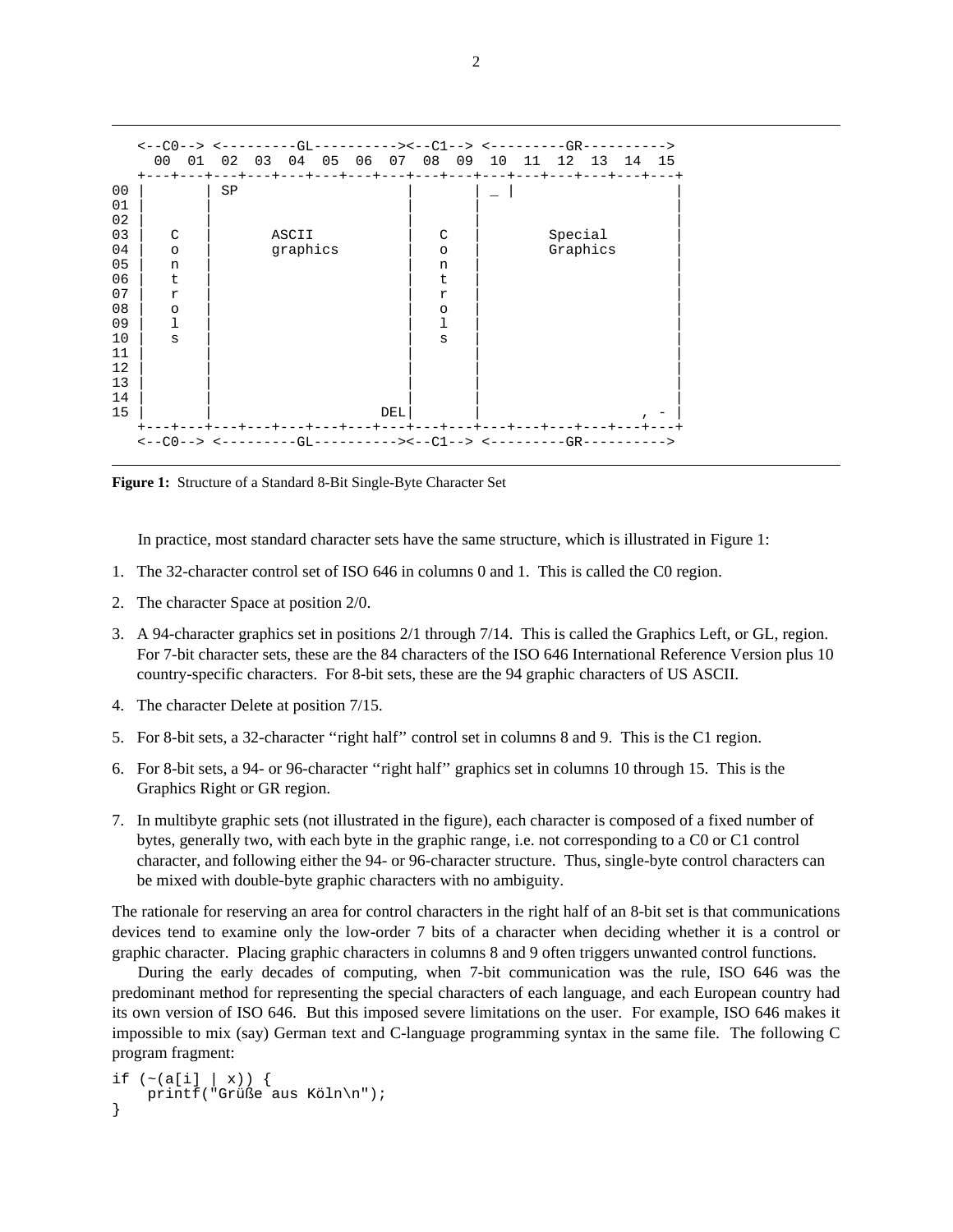can not be encoded in either ASCII or in German ISO 646, because neither set has all the required characters. If German ISO 646 is used, German special characters are substituted for the braces, brackets, and bars:

```
if (ß(aÄiÜ ö x)) ä
    printf("Grüße aus KölnÖn");
ü
```
whereas if ASCII is chosen, we see the opposite effect:

```
if ({\sim}(a[i] | x)) {
    printf("Gr]~e aus K|ln\");
}
```
Neither result is satisfactory, and matters only deteriorate when German-language program commentary is to be added.

To alleviate these problems, many sites are switching to the ISO 8859 Latin alphabets. However, the ISO 646 versions are still widely used, especially in electronic mail, a predominantly 7-bit medium.

#### **Proprietary Character Sets**

Most computers use either US ASCII [1] or IBM EBCDIC [13] as their basic character set. But to support entry, display, printing, and processing of textual data in languages other than English, computer manufacturers soon recognized the need to extend these basic sets to allow representation of the accented Roman letters, non-Roman letters, ideograms, and other symbols used by the world's writing systems.

Some manufacturers provide ISO 646 national versions, but users suffer with their limitations. Besides the sacrifice of characters needed for programming, ISO 646 does not allow mixture of text in different languages, such as Italian, French, and Norwegian, in the same file. So manufacturers such as Digital and IBM began to devise 8-bit international character sets for the European languages, as well as other sets for languages using other writing systems. Most of these 8-bit sets are capable of representing text in several languages, allowing a single product to serve, and work compatibly, over a broader market, for example all of Western Europe.

Prominent among the proprietary sets are IBM's PC code pages [13]. They resemble an ISO Latin Alphabet by having ASCII in the left half, but depart from from the standard structure by using all of columns 8 through 15, including the C1 area, for graphic characters. Thus IBM PC code pages have (at least) 32 more graphic characters than a standard 8-bit character set. Major manufacturers including Apple and NeXT follow the IBM design, but with different character repertoires and encoding. Others, notably Digital, Hewlett Packard, and Data General, observe the standard structure, usually with different repertoires and encoding.

To add to the confusion, we also have IBM's many EBCDIC-based code pages, whose structure does not follow any national or international standard, as well as variations on IBM-like mainframes manufactured in Eastern Europe and the Far East, plus unknown numbers of proprietary sets from other manufacturers.

### **The Current Situation**

Today we are confronted with hundreds of different coded character sets, both standard and proprietary. These sets differ in important ways:

- *Size:* The total code space, 7-bit or 8-bit, single byte or multibyte.
- *Structure:* Standard or nonstandard allocation of control and graphics areas.
- *Repertoire:* The particular selection of characters.
- *Encoding:* The particular code values assigned to each character.

Every application-independent plain-text file is encoded in a particular character set. It is generally not possible to mix character sets within a plain-text file. Furthermore, a text file generally does not contain any indication of its character set. Neither, in general, does the host operating system identify a file's character set, nor indeed, provide any mechanism to do so.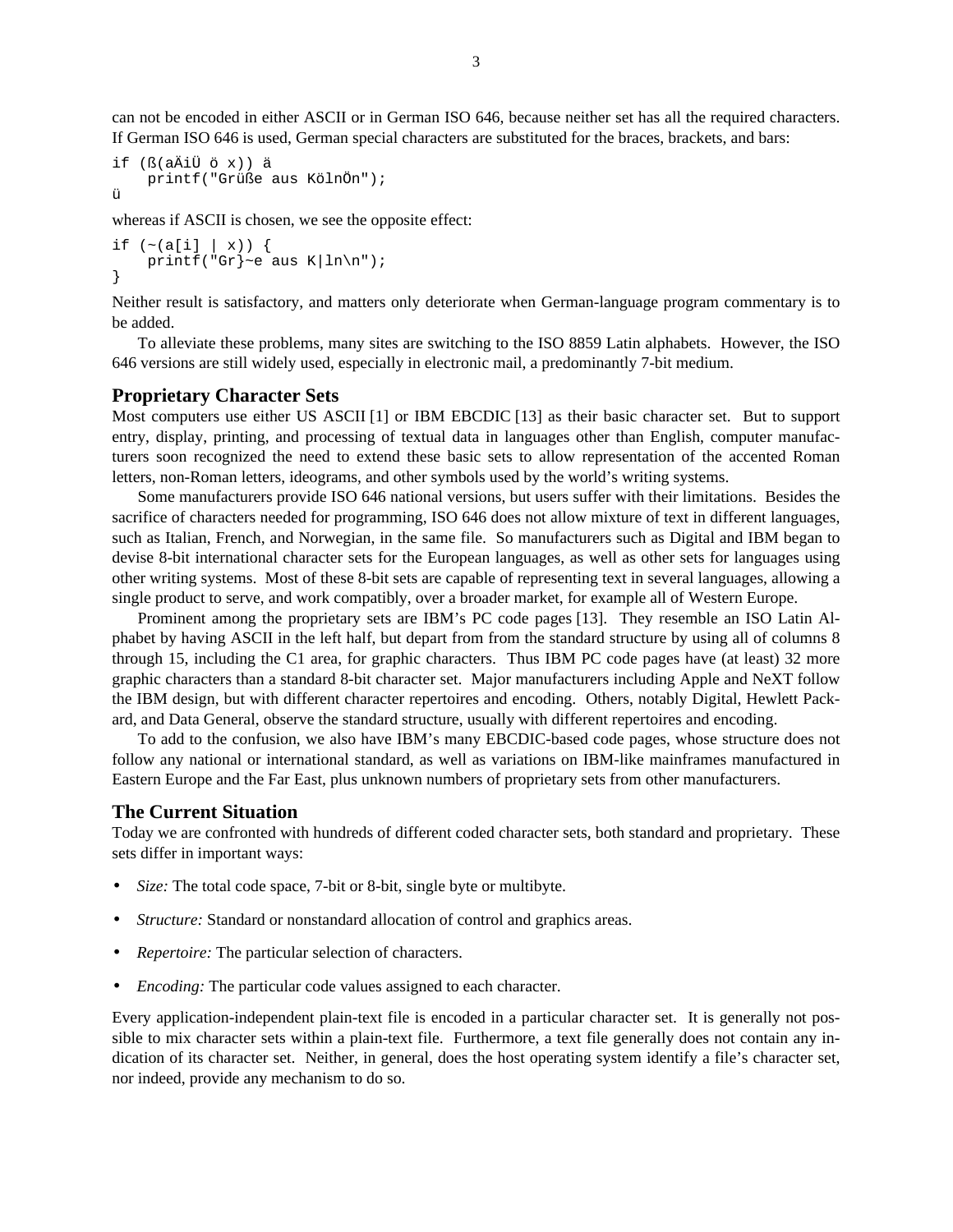Within most applications and computing environments, a certain character set is simply *assumed*. When a workstation supports multiple character sets, or when data must be communicated between unlike computers, there is no automatic mechanism for software applications to identify a file's character set, and hence no way to automatically display its characters correctly, nor to announce the character set to another computer or application during data transfer.

This problem has grown over the past decade as computers have become increasingly interconnected, and so are used increasingly for communication of text: news, conferencing, file transfer and sharing, and electronic mail. Not only are text character sets likely to be incompatible, but there are no universally accepted methods for translation.

### **Character Set Translation**

Characters, such as the letter A, are represented in the computer, and in telecommunications, by numeric codes. Different computers use different codes for the same character. For example, the letter A is code 65 in ASCII, code 193 in EBCDIC, and code 9025 in JIS X 0208.

The most commonly used translation function is a simple array-indexing operation. Suppose we are translating from character set *A* to character set *B*, and each set has 256 characters, and the characters in each set are represented by 8-bit code values in the range 0..255. The translation is accomplished by a linear array of 256 8-bit elements called a translation table. The table element at position *i* contains the translation from the character in set *A* whose code is *i* to the corresponding character in set *B*, namely its code in set *B*. For example, the 65th element of an ASCII-to-EBCDIC translation table would be the number 193.

During the translation process, a particular input character, *c*\_*in*, in set *A* is translated to the output character, *c*\_*out*, in set *B* by an array indexing operation as in this example, written in the C programming language:

| unsigned char a_to_b[256] = {  }; /* Translation table */<br>unsigned char c_in, c_out; | $\frac{1}{2}$ Input and output characters */ |
|-----------------------------------------------------------------------------------------|----------------------------------------------|
| c out = a to b[c in];                                                                   | /* Translation function */                   |

where the  $c\_in$  variable is used as a subscript to the  $a\_to\_b$  array, and the notation  $\{\ldots\}$  stands for the initialization of the translation table. In practice, the braces contain the quantities forming the table, in the appropriate order.

In constructing a translation function between any pair of character sets, there are three important and often conflicting goals:

- 1. *Invertibility* (I): After translating text from *A* to *B*, and then back to *A*, is the result identical to the original?
- 2. *Readability* (R): After translating text from *A* to *B*, is the result readable?
- 3. *Consistency* (C): Are translations from *A* to *B* by different applications the same?

In attempting to achieve these goals, we must look at the size, structure, and repertoire of the two character sets. In many cases, the R-versus-I decision is forced upon us, but in others a choice is possible. For example, consider translating between two character sets of the same size: Latin-1 and Latin/Cyrillic. An invertible translation is possible that will not be readable, and a readable translation is possible that is not invertible. In cases like this, the best course is to let the user set the translation goal.

#### **Invertibility**

Invertibility is important in cases where the exact contents of the file is important, or when the goal of data transfer is not necessarily final usage. Suppose, for example, you compose a C-language program (in ASCII) on your PC, transfer it to an IBM mainframe (where it is converted to EBCDIC), work on it some more, and then transfer it back to your PC. If the character-set translation from the PC to the mainframe and back is not invertible, you will likely not be able to compile the program again on your PC without syntax errors.

An invertible translation from character set *A* to character set *B* is possible only if *A* is smaller than or the same size as *B*. Similarly, an invertible translation from character set *B* to character set *A* is possible only if *B* is smaller than or the same size as *A*. So it follows that invertibility can be achieved in both directions only if the two character sets are the same size. The following discussion applies only to bidirectional invertibility.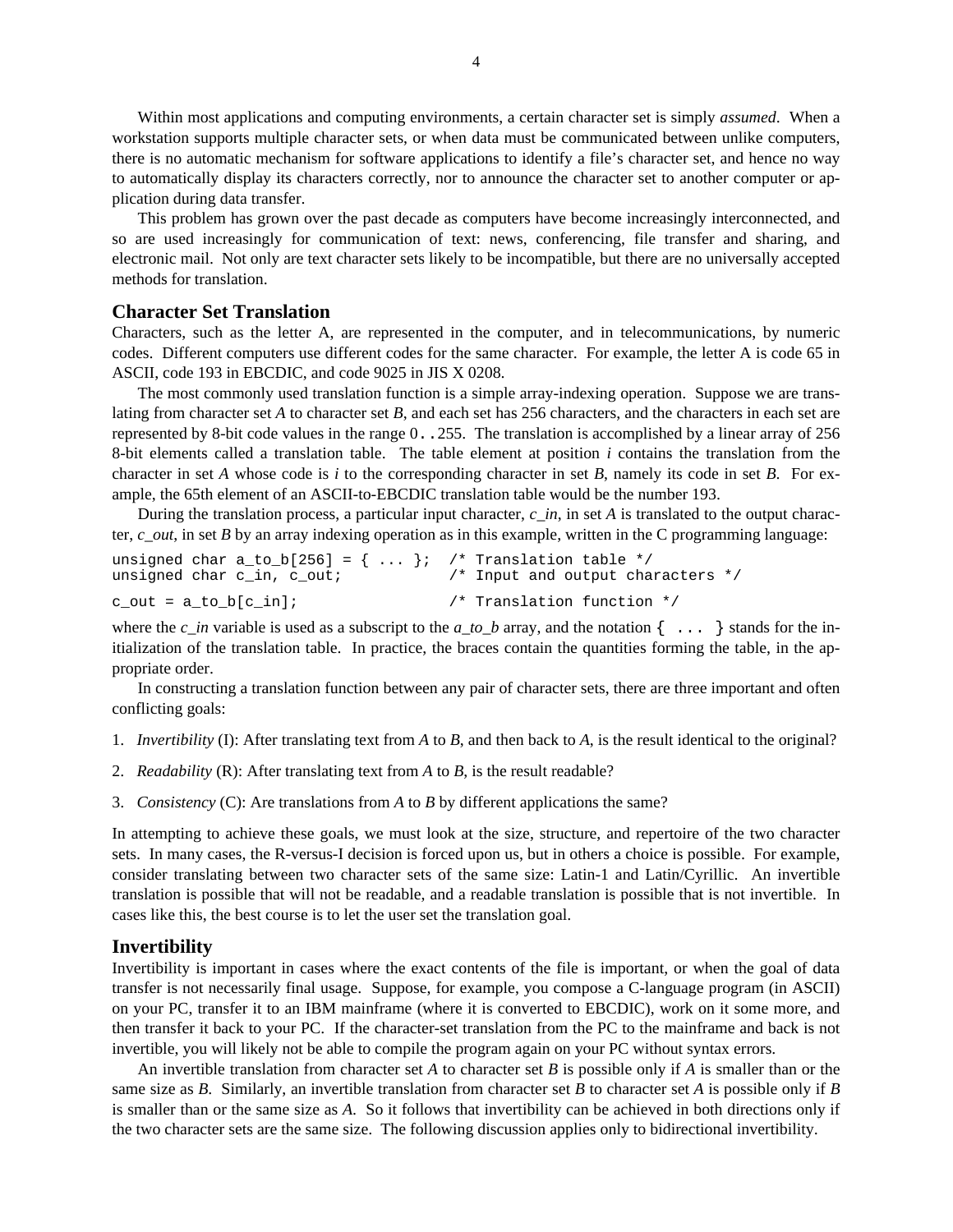*A*∩ *B* = { *c* : *c* ∈ *A*, *c* ∈ *B* }

The characters in *A* that are *not* in *B* can be written as:

 $A \setminus B = \{ c : c \in A, c \notin B \}$ 

and the characters in *B* that are not in *A* are:

*B* \ *A* = { *c* : *c* ∈ *B*, *c* ∉ *A* }

To make an invertible translation table, the characters of  $A \cap B$  are paired together: the letter "E" in one set to "E" in the other, "È" in one set to "È" in the other, and so on. The characters in  $A \setminus B$  are paired 1-to-1 with the characters in  $B\setminus A$  according to *some criterion:* readability, consistency, whimsy, or caprice. The exact method for pairing the leftovers is problematic, and frequently a particular pair makes no sense at all, for example "L-with-stroke" with "Vulgar fraction 3/4".

Any 1-to-1 pairing will give an invertible translation, but to achieve the most useful translation it is necessary to examine all the character sets involved. To illustrate, Latin Alphabet 1 lacks the OE digraph character but this character is found in the Digital Multinational character set, the Apple Quickdraw set, the Hewlett Packard Roman8 set, the Data General International set, and the NeXT character set, but at different code points in each. Ideally, the translations for each of these character sets would map OE digraph into the same Latin-1 code point, so that text translated from (say) NeXT to Latin-1 and thence to Data General would keep its OE intact. But this would require an unprecedented degree of cooperation among competing manufacturers.

The construction of invertible translations between private and standard character sets is beyond the scope of the national and international standards organizations, nor should these translations be made arbitrarily by programmers. Translation tables (or algorithms) are most appropriately furnished by the creators or owners of each private character set. This lends the appropriate ''official'' air and allows all software developers to use the same translations, thus promoting interoperability of diverse applications. In 1990, IBM became one of the few computer manufacturers to take this step when it published invertible tables between ISO 8859-1 and its code pages 500 and 850 in its Character Data Representation Architecture Registry [13].

Other translations, however, are lacking from IBM, for example between its Cyrillic code pages and the ISO Latin/Cyrillic alphabet; similarly for Hebrew, Arabic, Greek, and so on. Official invertible translations of any kind seem to be entirely lacking from most other computer and software makers.

#### **A Simple Rule**

In the absence of an official translation, a simple procedure can be used to produce consistent invertible translations across all applications. Let us assume that *P* is a private nonstandard character set, and that *S* is a standard character set, and that *P* and *S* are the same size, *n*. Follow these steps to construct the translation table from *P* to *S* as an array, *p* to *s*, of *n* elements:

- 1. The characters that are common to *P* and *S*,  $P \cap S$ , are mapped together. For each such character in *P*, whose code value is *i*, *p*\_*to*\_*s*[*i*] takes the corresponding character's code value from *S*.
- 2. The members of  $A \setminus B$  and  $B \setminus A$  are paired with each other in *code order*.

This procedure guarantees that *p*\_*to*\_*s* has exactly *n* unique elements.

Step (1) is not always easy. All too frequently, private character sets are documented only by tables showing the graphic characters, often unclearly (as when working from a fax of third-generation photocopy), with no names or other identifiers assigned to the characters. Even when the material is legible and names are assigned, conventions for graphic representation differ, and so do the names. Thus, some knowledge of languages, writing systems, world and corporate cultures, history, and politics is helpful.

Let's say that character set *P* consists of four characters, the letters A, B, C, and D, whose code values are 0, 1, 2, and 3, respectively. And set *S* consists of the letters B, X, A, and Y, also with code values 0, 1, 2, and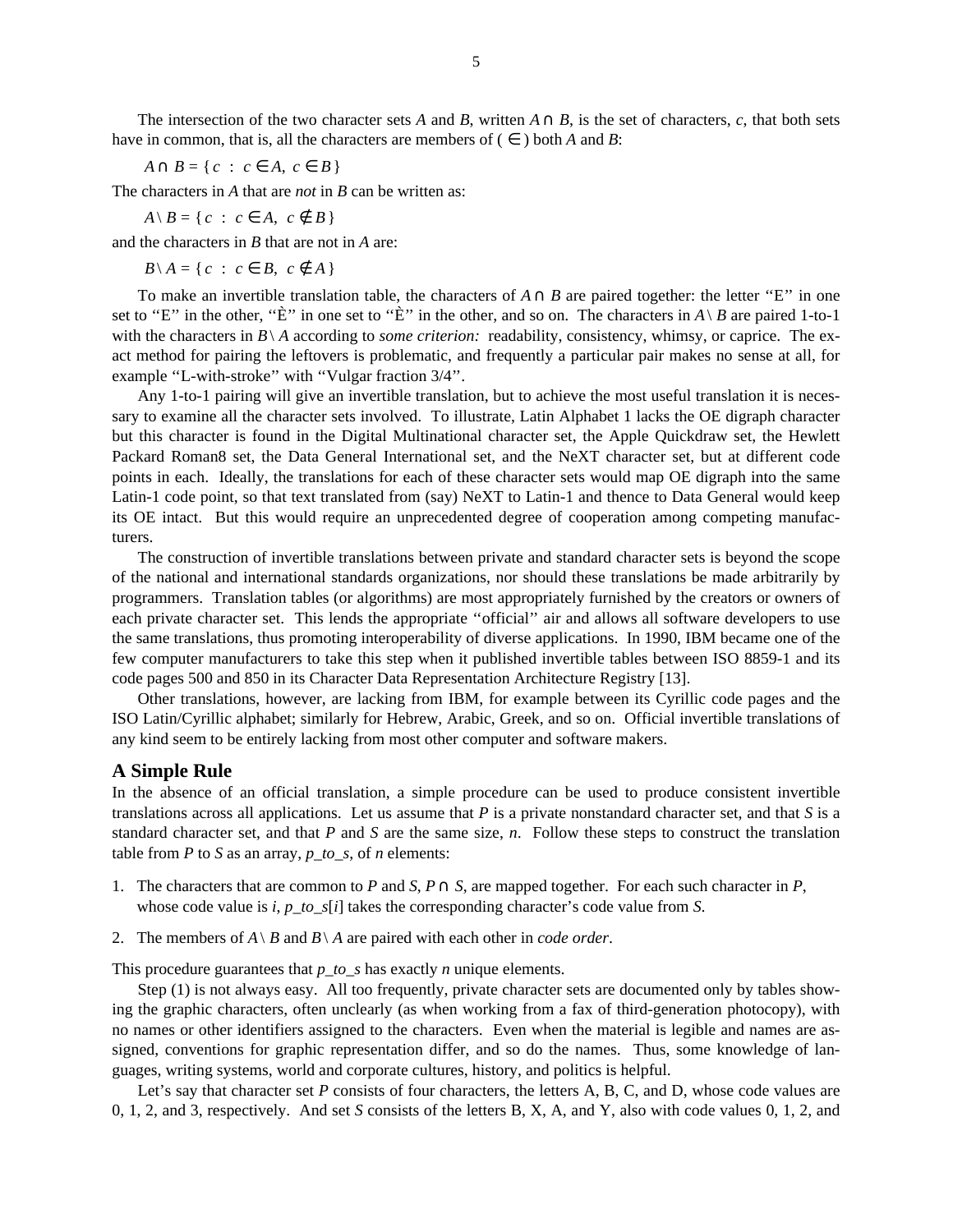3, in that order. The letters A and B are common to both sets. A is represented by code 0 in *P* and by code 2 in *S*, so:

 $p\_to\_s[0] = 2$ 

Similarly for the letter B:

 $p\_to\_s[1] = 0$ 

Positions 2 and 3 of our translation array remain empty, so we assign them in code order:

 $p\_to\_s[2] = 1$  $p\_to\_s[3] = 3$ 

and the translation from *P* to *S* is complete. Each element of the *p*\_*to*\_*s* array has a unique value.

To create the reverse translation table from *S* to *P*, *s*\_*to*\_*p*, we could repeat the process in the reverse direction, or, equivalently (and more safely), simply turn the *p*\_*to*\_*s* table ''inside out'' by sorting it according to its values. Here is a C language program fragment that does the job:

for  $(i = 0; i < n; i++)$  $s_to_p[p_to_s[i]] = i;$ 

This leaves us with the two translation tables:

|   | Index p_to_s s_to_p |   |
|---|---------------------|---|
| 0 |                     |   |
|   | 0                   | 2 |
| 2 |                     | ∩ |
| 2 | 3                   | 3 |

Naturally, such an arbitrary method will please few (hence the foregoing plea for more-sensible *official* invertible translations); in this case C becomes X and vice versa. But *vice-versa* is exactly what is needed for invertibility and consistency. Those characters the two sets have in common are translated readably, and the rest are translated according to the Simple Rule for *consistent* invertibility.

In a more useful application of the Simple Rule, let us construct an invertible mapping between two real-life, 8-bit, single-byte character sets, Data General International (DGI) [7] and ISO 8859-1 [18], between which there is no official invertible mapping. We begin by finding all the characters from DGI that are also in Latin-1 (80 of them) and make the appropriate mappings. We are left with two lists of sixteen unmatched characters. Applying the Simple Rule, the lists are sorted in code order and placed side-by-side to obtain the following correspondence:

| 160 | Undefined                         | 160 | No-break space                     |
|-----|-----------------------------------|-----|------------------------------------|
| 175 | Double dagger                     | 166 | Broken bar                         |
| 179 | Trade mark uncircled              | 173 | Soft hyphen                        |
| 180 | Florin sign                       | 175 | Macron                             |
| 183 | Less-than-or-equal sign           | 184 | Cedilla                            |
| 184 | Greater-than-or-equal sign        | 185 | Superscript one                    |
| 186 | Grave accent                      | 188 | Vulgar fraction one quarter        |
| 191 | Up arrow                          | 190 | Vulgar fraction three quarters     |
| 215 | Capital OE digraph                | 208 | Capital Icelandic letter Eth       |
| 220 | Undefined                         | 215 | Multiplication sign                |
| 221 | Uppercase letter Y with diaeresis | 221 | Capital letter Y with acute accent |
| 222 | Undefined                         | 222 | Capital Icelandic letter Thorn     |
| 223 | Undefined                         | 240 | Small Icelandic letter eth         |
| 247 | Small oe digraph                  | 247 | Division sign                      |
| 254 | Undefined                         | 253 | Small letter y with acute accent   |
| 255 | Fill character light              | 254 | Small Icelandic letter thorn       |

So if *P* is DGI and *S* is Latin-1, then *p*\_*to*\_*s*[160] = 160, *p*\_*to*\_*s*[175] = 166, ..., *p*\_*to*\_*s*[255] = 254, and the *P* to *S* mapping is complete. The *s*\_*to*\_*p* array is obtained by exchanging the index and value of each *p*\_*to*\_*s* element, as in the program fragment given above.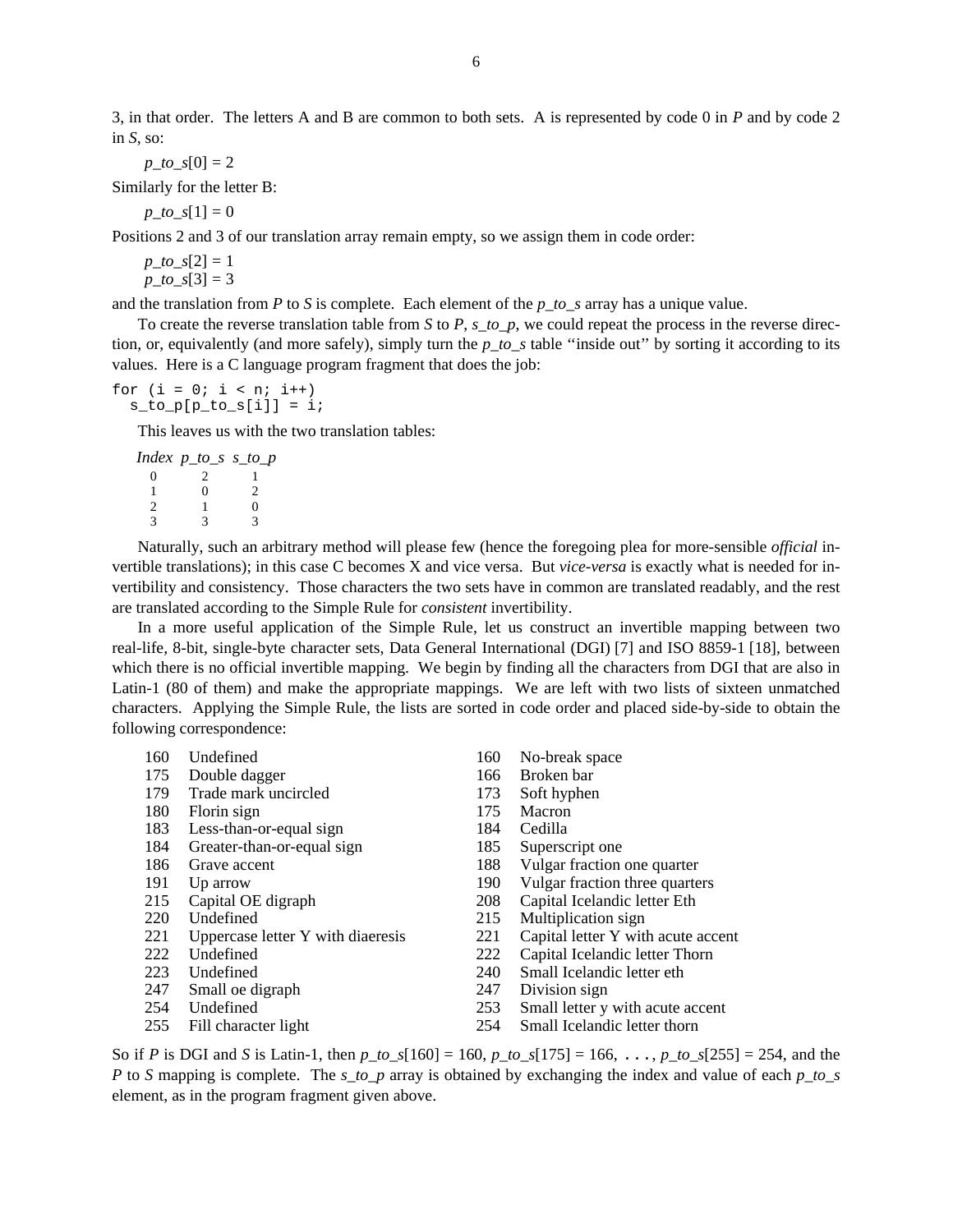### **Readability**

Bidirectional invertibility cannot be achieved when the character sets are different sizes, nor can invertibility be achieved from a larger set to a smaller set. In such cases, readability becomes the only sensible translation goal. Even in cases where invertibility is possible, readability might be preferred for a particular data transfer.

When translating from a larger set, *A*, to a smaller one, *B*, several different characters in *A* can be mapped to a single character in *B*. For example, the following Latin-1 characters:

#### à á â ã ä å æ

might all be mapped to the letter ''a'' when translating to ASCII. In the resulting ASCII file, we can't tell where a particular "a" came from, so we can't reconstruct the original Latin-1 text when translating in the reverse direction. But the ASCII file is more intelligible than if we had used some other mapping, such as simply stripping off the high-order bit. Translation by removing diacritics is useful with Roman-based languages, such as French; ''pâté'' becomes ''pate'' rather than (say) ''pbti''. Or German: ''Grüße aus Köln'' becomes ''Gruse aus Koln'' instead of ''Gr|\_e aus Kvln''.

In German, the words "Gruse" and "Grüße" have entirely different meanings (we don't want to say ''soot'' when we mean ''greetings''). We can do better. European languages like German, Swedish, Norwegian, Danish, Icelandic, and Dutch have rules for converting accented or other special characters into unadorned ABC's. For example, any German vowel with an umlaut (diaeresis) can be written without the umlaut and followed by the letter "e". These rules are specific to each language. So while we can write the German word ''Köln'' as ''Koeln'', we cannot write the English word ''coöperation'' as ''cooepoeration''.

Such language rules can not be applied blindly in reverse. For example, if ''oe'' were translated back to ''ö'', then ''Kommandoebene'' would become ''Kommandöbene'' (not a German word), and AUTOEXEC.BAT would become AUTÖXEC.BAT (a PC file that you don't want to rename!).

Construction of a readable translation between two entirely different alphabets, such as Cyrillic and Roman, is called transliteration. The specific transliteration rules must take into account not only the alphabets themselves, but also what languages they represent. For example, the surname of a former leader of the former USSR, Kru7ev, is transliterated into Roman letters as ''Khrushchev'' in English, but into ''Khruschtschew'' in German.

Newspapers and magazines, libraries, immigrant bureaus, and other organizations have their own standard procedures for transliterating ''foreign'' writing systems. Not just in ''ASCII-speaking'' lands, but everywhere: Russian names are written in Arabic newspapers, Hebrew names in Greek journals, English names on Chinese passports, Korean publications in Vietnamese library catalogs. But these standards are not widely known. When a standard can be found, use it. If not, look harder.

## **Character-Set Translation in the Kermit File Transfer Protocol**

The Kermit File Transfer Protocol was developed at Columbia University to allow the transfer of both text and binary files among all types of personal computers, minicomputers, and mainframes, in both the 7-bit and 8-bit communication environments. Kermit is a layered, point-to-point, transport-independent, error-correcting packet protocol described in detail elsewhere [5].

Transfer of text files between unlike computers requires conversion of both record format and character set at the presentation layer. For example, a document composed under the UNIX operating system using the AS-CII character set with lines separated by imbedded Linefeed characters, upon transfer to an IBM mainframe, is converted to EBCDIC encoding and a mainframe-specific variable- or fixed-length record format. Kermit accomplishes this conversion with another Simple Rule: during file transfer, the character set used for text files is ASCII, and the record format is stream, with records (lines) delimited by Carriage Return and Linefeed.

Thus, it is the responsibility of each Kermit program to convert between the text character sets and record formats of its own computer and the standard Kermit format. This means that no Kermit program needs to know the specific codes and formats of any kind of computer except its own, and it forms the basis of Kermit's strategy for converting between different character sets. This idea is known as a ''common intermediate representation,'' and it lies at the heart of any presentation-layer protocol [26].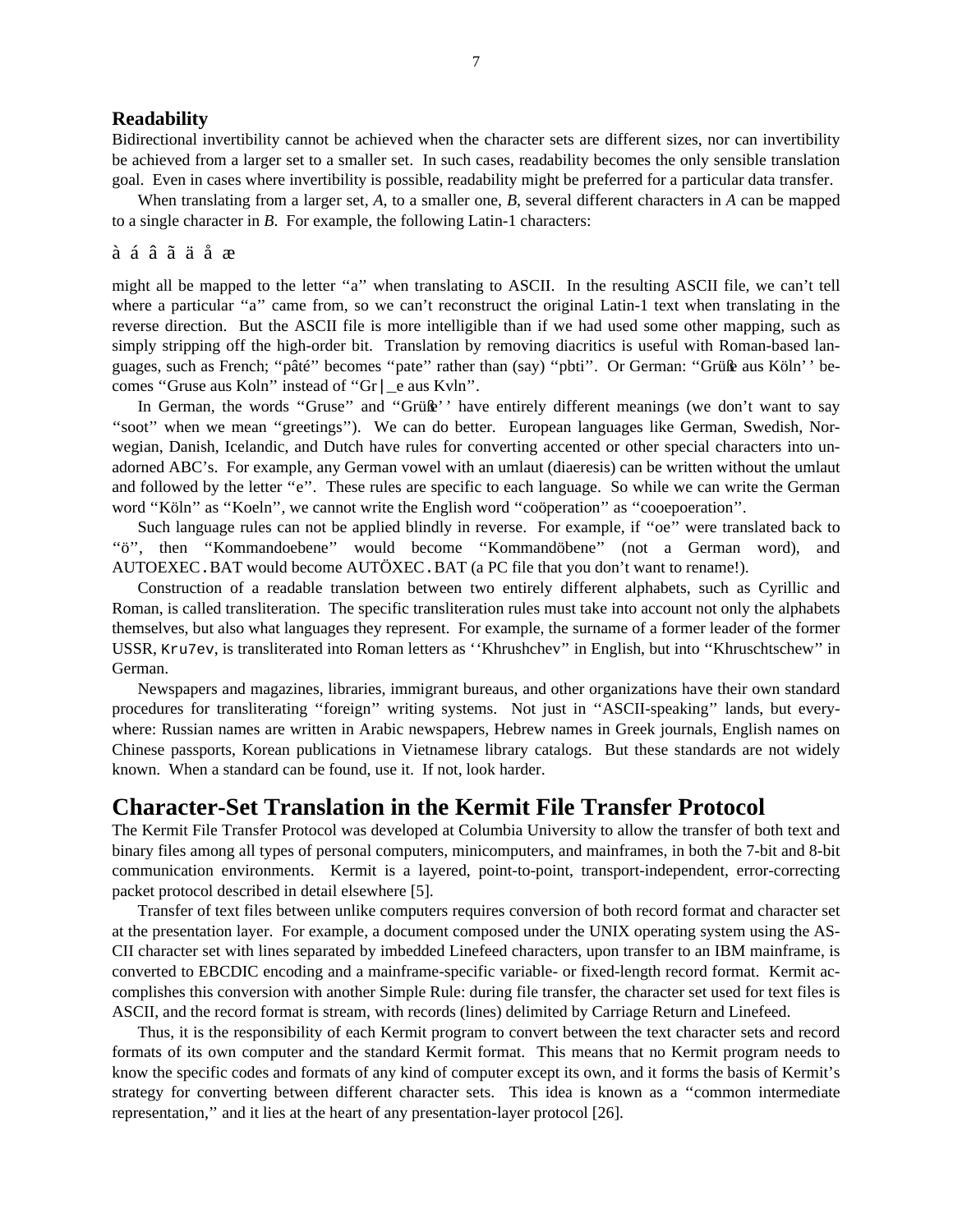By the mid 1980s, Kermit had become a de facto standard for file transfer. Kermit software programs had been written for almost every kind of computer in existence. But the Kermit protocol lacked a formal and consistent means for exchanging text that contained non-Roman or accented Roman characters. Files could be transferred, but the results would be gibberish unless the receiving computer supported the same character set as the sender.

At first, this problem was remedied by pre- or postprocessing. But this approach places an unreasonable burden on the user. Not only must extra steps be taken, but a suitable translation utility must be found for every pair of character sets. More subtly, translation utilities (for example, between an IBM code page and a Macintosh character set) are constructed in an ad-hoc manner, with no guarantee of consistency from one utility to another.

The problem is compounded by the rapid proliferation of proprietary, national, and international standard character sets. By the late 1980s, there were many encodings for each major writing system, a problem pointed out by attendees at international conference sessions on Kermit in Europe and Japan [10]. A consistent approach to character-set translation had become an urgent matter.

#### **Basic Design Principles**

How can we enable meaningful exchange of text between any two computers? The obvious approach is to require each data-transfer application to understand every character set in existence. This works adequately when the number of sets is small and stable, but quickly becomes unwieldy and unmanageable as the number increases. If the number of character sets is  $n$ , the number of translations is:

$$
\binom{n}{2} = \frac{n!}{2! \times (n-2)!} = n \times (n-1) \tag{1}
$$

If we have two character sets, *A* and *B*, we need two translations, one from *A* to *B* and one from *B* to *A*. If we have three sets—*A*, *B*, and *C*—we need  $3 \times 2 = 6$  translations: *AB*, *BA*, *AC*, *CA*, *BC*, and *CB*. And so on.

Now consider that in 1990, IBM alone listed 276 different coded character-set identifiers in its registry [13]. If we wanted translations between every pair of IBM character sets, there would be 75,900 of them! Add in all the other sets from all the other companies to appreciate the magnitude of the problem.

By using a standard intermediate representation for each type of character set (Roman, Cyrillic, Hebrew, Japanese, etc), we eliminate the need for any particular computer to know about the character sets used by any other kind of computer. Kermit's common intermediate character set, previously always ASCII, is now allowed to be any of a small number of character sets. The set used during a particular file transfer is called the transfer character set (TCS).

The character set of the file that is being sent or received is called the file character set (FCS). The sender translates from its local codes (the FCS) to the standard ones (the TCS), and the receiver translates from TCS codes to its own FCS, as shown in Figure 2.

For a particular file and transfer character set combination, a Kermit program has one translation function for sending files and another for receiving them. Theoretically, all combinations of file and transfer character set are allowed. Thus the number of translation functions, *f*, is given by:

$$
f = tcs \times fcs \times 2 \tag{2}
$$

That is, one function in each direction, for each combination of TCS and FCS. While this number is significantly lower than the number of pairs of all character sets (Equation 1), we still want to reduce it to conserve computer memory and cut down on user confusion.

### **The Transfer Character Set**

Generally, we want to support all the file character sets used on a particular computer, so the way to keep the total number of translation functions small is to minimize the number of transfer character sets that can handle the given selection of file character sets. This is done, in part, by restricting the set of *possible* transfer character sets to a small number according to the following rules: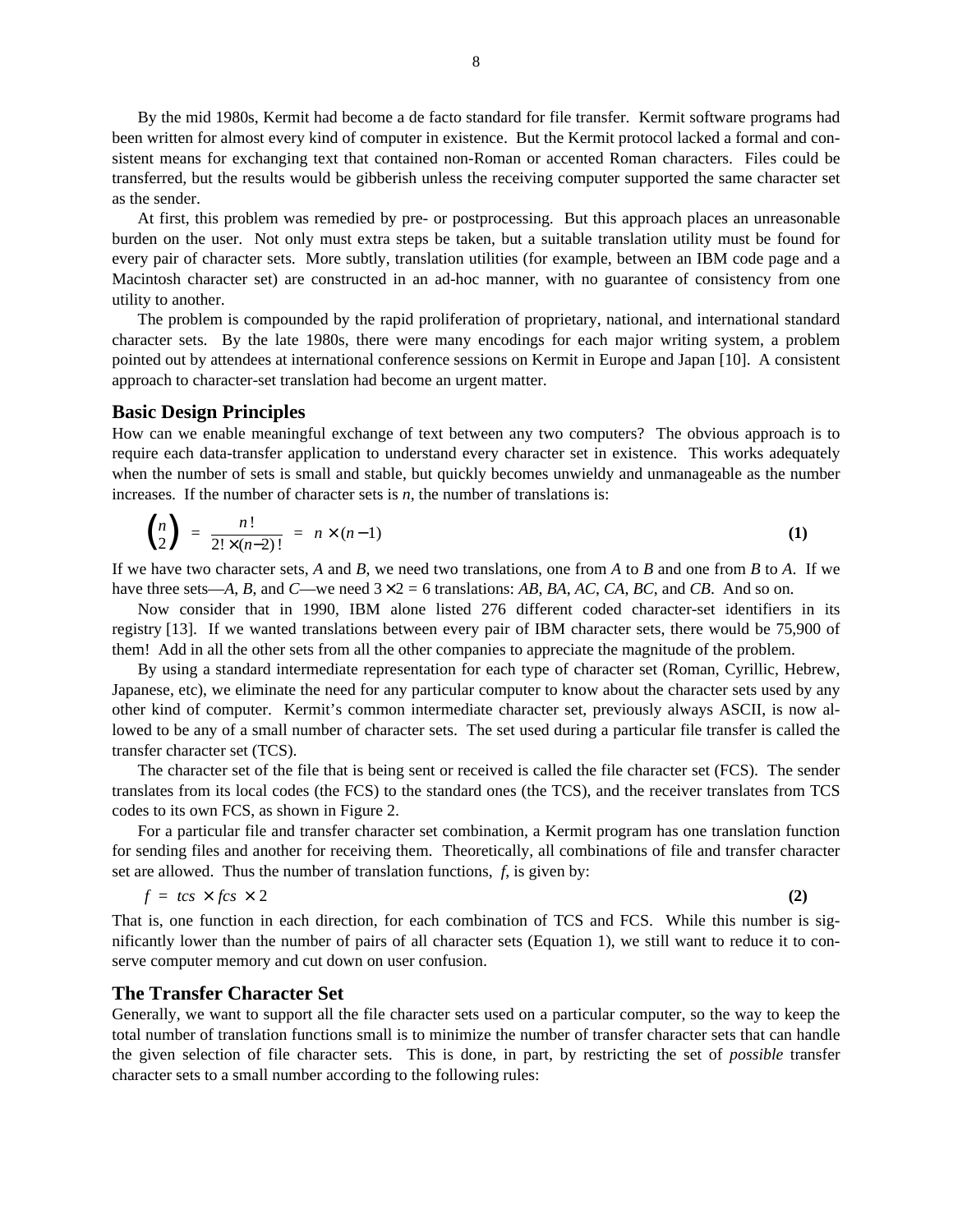

**Figure 2:** File Transfer Character-Set Translation

- 1. The transfer character set must be a national or international standard character set registered with the ISO, or a combination of such sets. This means that its structure is consistent with other standard character sets and that it has a unique identifier. Furthermore, it means that the character set is well known, its specification is readily available, and the characters have names.
- 2. US ASCII [1] is included for compatibility with the original Kermit protocol and with unextended Kermit programs.
- 3. The ISO 8859 Latin Alphabets [18] are included.
- 4. The ISO-registered Chinese [4], Japanese [22, 23, 24], and Korean [25] sets are included. These are usually used in conjunction with one or more single-byte sets that provide control characters and single-width ASCII or ISO 646 graphics.
- 5. Additional sets, such as (for example) Vietnamese VSCII [8, 28], can be included if they are registered with the ISO, as long as they are not proper subsets of any of those already included.
- 6. All else being equal, a simple and compact representation is preferred.

The national versions of ISO 646 [14] (other than US ASCII) are not included because of Rule 5; these sets are covered adequately by the ISO Latin alphabets. CCITT (ITU-T) T.61 [2], which represents accented characters exclusively by composition, is not included for reasons 1, 5, and 6.

Table 1 lists the transfer character sets presently allowed by the Kermit protocol. The Kermit Name allows uniform reference to these sets by Kermit software users. The requirement for ISO registration provides for unique and incontestible identifiers for Kermit's transfer character sets. The Kermit Designator is the means by which the sending Kermit program informs the receiver of the transfer character set, a key part of the presentation protocol. As noted earlier, however, ISO standards do not provide a single designator for a complete character set, but rather separate designators for its pieces. Thus Latin-1 is designated as ''I6/100'', meaning that the left half (G0) is ASCII and the right half (G1) is ''the Right-hand Part of Latin Alphabet 1.'' The C0 and C1 control regions are not explicitly designated. The C0 region is assumed to be the normal AS-CII and ISO 646 control set, with format effectors used to delimit records and so on. The C1 set is assumed to be ISO 6429 to allow the use of character-set shifting functions such as SS2 and SS3 [15], for example in Japanese EUC.

In the Kermit Designator, the initial letter "I" indicates ISO registration numbers for character sets, leaving open the possibility for other registration authorities. Japanese EUC (Extended UNIX Code) is a special case, having three parts, chosen in preference to JIS X 0208 alone to allow the commonly used mixture of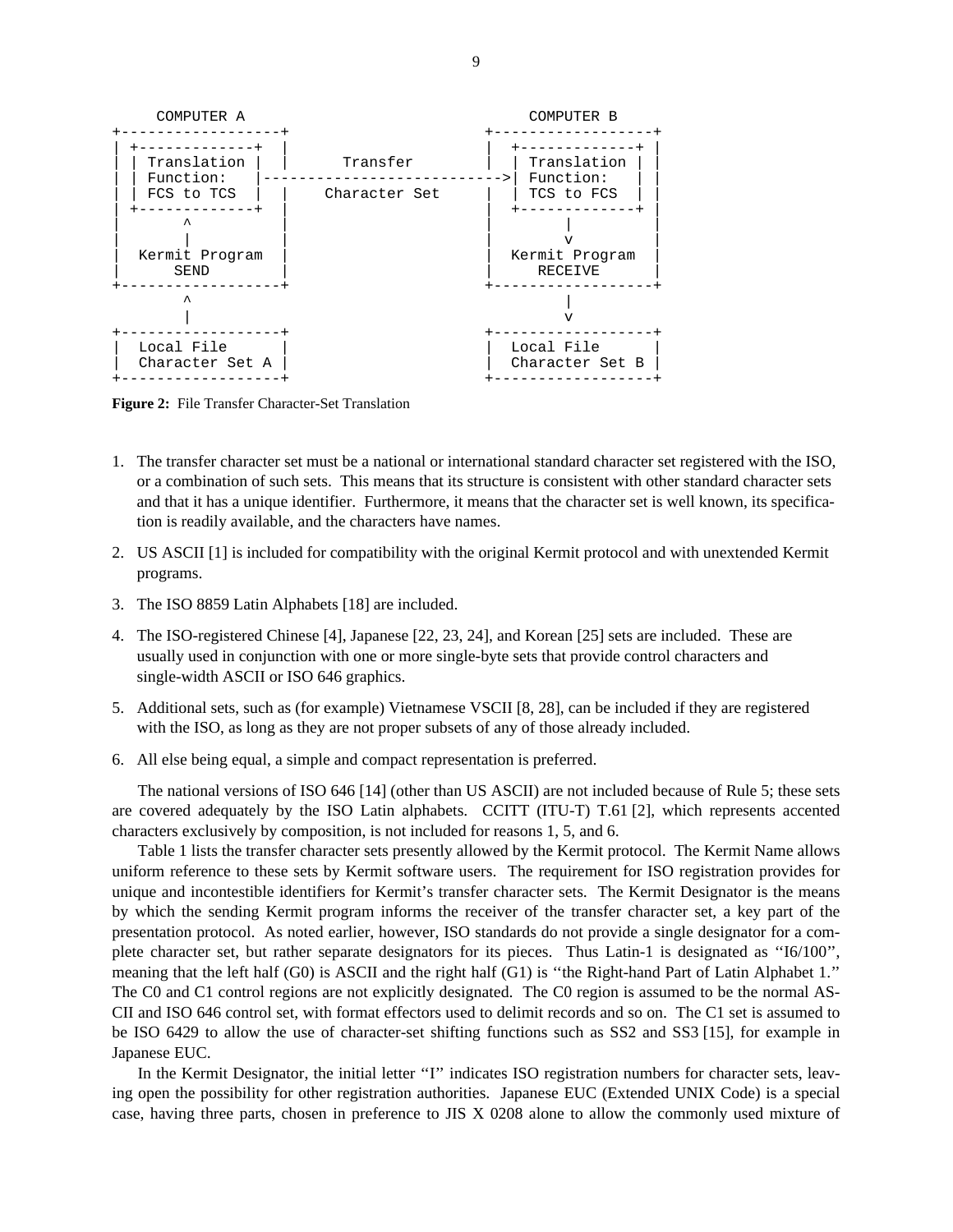|                     |                                  | <i>ISO</i>                           |            |                                                                                                                                            |
|---------------------|----------------------------------|--------------------------------------|------------|--------------------------------------------------------------------------------------------------------------------------------------------|
| Kermit<br>Name      | <b>Standard</b>                  | Registration Kermit<br><b>Number</b> | Designator | Languages                                                                                                                                  |
|                     |                                  |                                      |            |                                                                                                                                            |
| <b>ASCII</b>        | ANSI X3.4                        | 6                                    | (none)     | English, Latin                                                                                                                             |
| LATIN1              | ISO 8859-1                       | 100                                  | I6/100     | Danish, Dutch, English, Faeroese, Finnish,<br>French, German, Icelandic, Irish, Italian, Nor-<br>wegian, Portuguese, Spanish, and Swedish. |
| LATIN <sub>2</sub>  | ISO 8859-2                       | 101                                  | I6/101     | Albanian, Czech, English, German, Hungarian,<br>Polish, Romanian, Croatian, Slovak, and<br>Slovene.                                        |
| LATIN <sub>3</sub>  | ISO 8859-3                       | 109                                  | I6/109     | Afrikaans, Catalan, Dutch, English, Esperanto,<br>French, Galician, German, Italian, Maltese,<br>Spanish, and Turkish.                     |
| LATIN4              | ISO 8859-4                       | 110                                  | I6/110     | Danish, English, Estonian, Finnish, German,<br>Greenlandic, Lappish (Sami), Latvian, Lith-<br>uanian, Norwegian, and Swedish.              |
| LATIN <sub>5</sub>  | ISO 8859-9                       | 148                                  | I6/148     | Danish, Dutch, English, Faeroese, Finnish,<br>French, German, Irish, Italian, Norwegian, Por-<br>tuguese, Spanish, Swedish, and Turkish.   |
| <b>CYRILLIC</b>     | ISO 8859-5                       | 144                                  | I6/144     | Bulgarian, Byelorussian, English, Macedonian,<br>Russian, Serbocroatian (Serbian), and Ukrainian                                           |
| <b>ARABIC</b>       | ISO 8859-6                       | 127                                  | I6/127     | Arabic                                                                                                                                     |
| <b>GREEK</b>        | ISO 8859-7                       | 126                                  | I6/126     | Greek                                                                                                                                      |
| <b>HEBREW</b>       | <b>ISO 8859-8</b>                | 138                                  | I6/138     | Hebrew                                                                                                                                     |
| <b>KATAKANA</b>     | <b>JIS X 0201</b>                | 14, 13                               | I14/13     | Japanese (Roman and Katakana)                                                                                                              |
| <b>JAPANESE-EUC</b> | JIS X 0201,<br><b>JIS X 0208</b> | 14, 13<br>87                         | I14/87/13  | Japanese (Roman, Katakana, Hiragana, and<br>Kanji), English, Greek, Russian                                                                |
| <b>CHINESE</b>      | CS GB 2312-80                    | 58                                   | I55/58     | Chinese (Roman, Phonetic, and Hanzi),<br>Japanese (Roman, Katakana, Hiragana),<br>English, Greek, Russian                                  |
| <b>KOREAN</b>       | <b>KS C 5601</b>                 | 149                                  | I6/149     | Korean (Hangul, Hanja), Japanese (Roman,<br>Katakana, Hiragana), Greek, Russian, English,<br>and others                                    |
| <b>VIETNAMESE</b>   | <b>TCVN 5712</b>                 | 180                                  | I6/180     | Vietnamese                                                                                                                                 |

**Table 1:** Kermit Transfer Character Sets

single-width and double-width characters. The registration numbers are listed in G0/G1/G2 order, so SS2 is required to shift between Kanji (ISO 87) and Katakana (ISO 13) in accordance with ISO 2022.

This notation is used in preference to, say, the name of the standard itself (for example ''ISO8859-1'') because the same character set can be defined by more than one standard (for example, Latin-1 and ECMA 94), and one standard can specify more than one character set (e.g. ISO 646).

Using a standard international character set as the TCS, it is possible to transfer text written in a language other than English between unlike computers, and it is usually also possible to transfer text containing a mixture of languages. For example, text in Latin Alphabet 1 might contain a mixture of Italian, Norwegian, French, German, English, and Icelandic.

A particular Kermit program need not incorporate all the defined transfer character sets. In many cases, a single 8-bit set will suffice, such as LATIN1 for Western Europe, LATIN2 for Eastern European languages with Roman-based writing systems, CYRILLIC for Russia, and so on. Thus Equation 2 generally results in a comfortably small number. For example, an IBM PC that supports five Roman-alphabet code pages for Western European languages plus a Cyrillic code page can be used with two transfer character sets, LATIN1 and CYRILLIC for a total of 24 translation functions.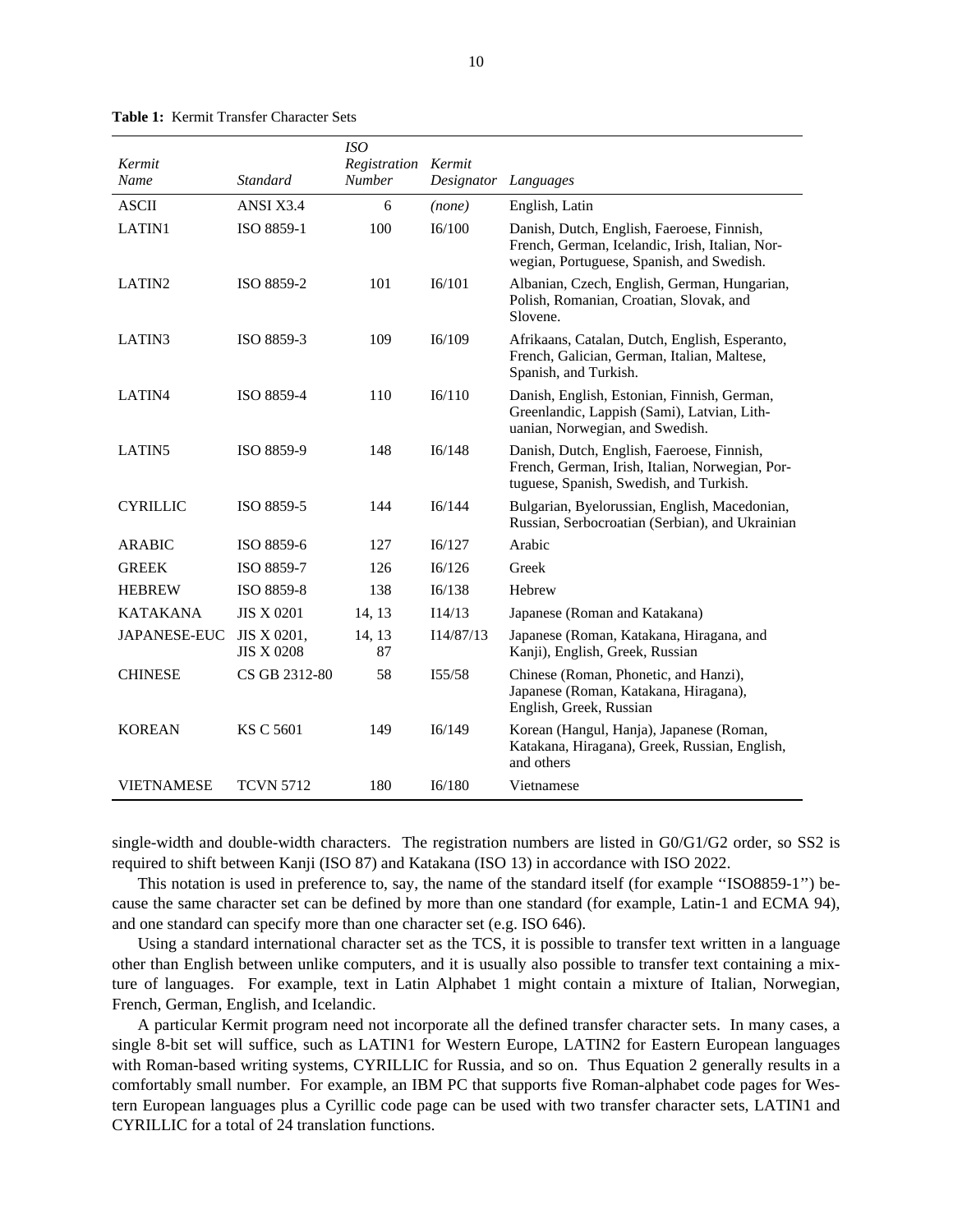When a language is representable in more than one set from Table 1, as are English, German, Finnish, Turkish, Greek, Russian, etc., the character set highest on the list that adequately represents the language should be used. For example, ASCII should be used for English. Within the ISO 8859 family, lower-numbered sets that contain all the characters of interest are preferred to higher-numbered sets containing the same characters.

This guideline maximizes the chance that any two particular Kermit programs will interoperate. For example, LATIN1 would be chosen for French, German, Italian, Spanish, Danish, Dutch, Swedish, etc; LATIN3 for Turkish; JAPANESE-EUC for Japanese text that includes Kanji characters, KATAKANA for Japanese text that includes only Roman and Katakana characters, and so on.

If a file containing a mixture of languages, say English, Finnish, and Latvian, must be transferred, the user must find a transfer character set that can adequately represent all three languages, in this case Latin Alphabet 4. For a mixture of Norwegian and Turkish, Latin-5 must be used, and so on.

The user can employ this flexibility to achieve useful effects. For example, since there is no requirement that a Cyrillic file be transferred using a Cyrillic transfer character set, the user can transliterate between Cyrillic and Roman characters as part of the file transfer process.

### **The Translation Function**

A typical Kermit program contains an  $m \times n \times 2$  matrix of translation functions, where *m* is the number of supported file character sets, *n* is the number of supported transfer character sets (including the *transparent* set, which indicates that no translation is to be done), and there are two tables for each combination, one for sending and one for receiving. The translation function is selected when the user identifies the file and transfer character sets and then sends or receives a file.

The normal behavior of a particular function can be altered in several ways. The user can override its default translation goal, and when the goal is readability (as it must be when translating from a larger to a smaller set), language-specific rules can be invoked.

The function itself can work by any combination of algorithm, translation table, exception list, and shameless tricks. For example, an invertible translation between IBM Code Page 437 and Latin Alphabet 1 would be a simple indexing operation into a table, but a translation from Japanese EUC to the PC ''Shift JIS'' code is normally accomplished by a tableless algorithm. Translation from Latin-1 to ASCII with German language rules could be done with a combination of table accesses and exception lists. To accomplish the desired translation, each Kermit program needs to know:

- The local file character set.
- The transfer character set to be used.
- The translation goal, invertibility or readability.
- For readable translations, optionally, the language and a corresponding set of language-specific rules.

In most situations, some or all of these are implicit, and no particular efforts are required. To illustrate, suppose that you have an IBM PC on your desk, and the PC is connected to a Hewlett Packard (HP) timesharing computer. The PC uses IBM code page 850 and the timesharing computer uses the HP Roman8 Set. In that case, your PC's file character set is always CP850, the timesharing computer's file character set is always HP Roman8, and the transfer character set is always Latin-1. These items can be set in your Kermit profiles, and the appropriate translations will always occur automatically.

On the other hand, suppose you must occasionally write some text in German and send it from your PC to another computer that supports only ASCII. In this case you would override your Kermit profiles by specifying a transfer character set of ASCII, which automatically activates the readability goal, and you might also choose to elect language-specific rules for German.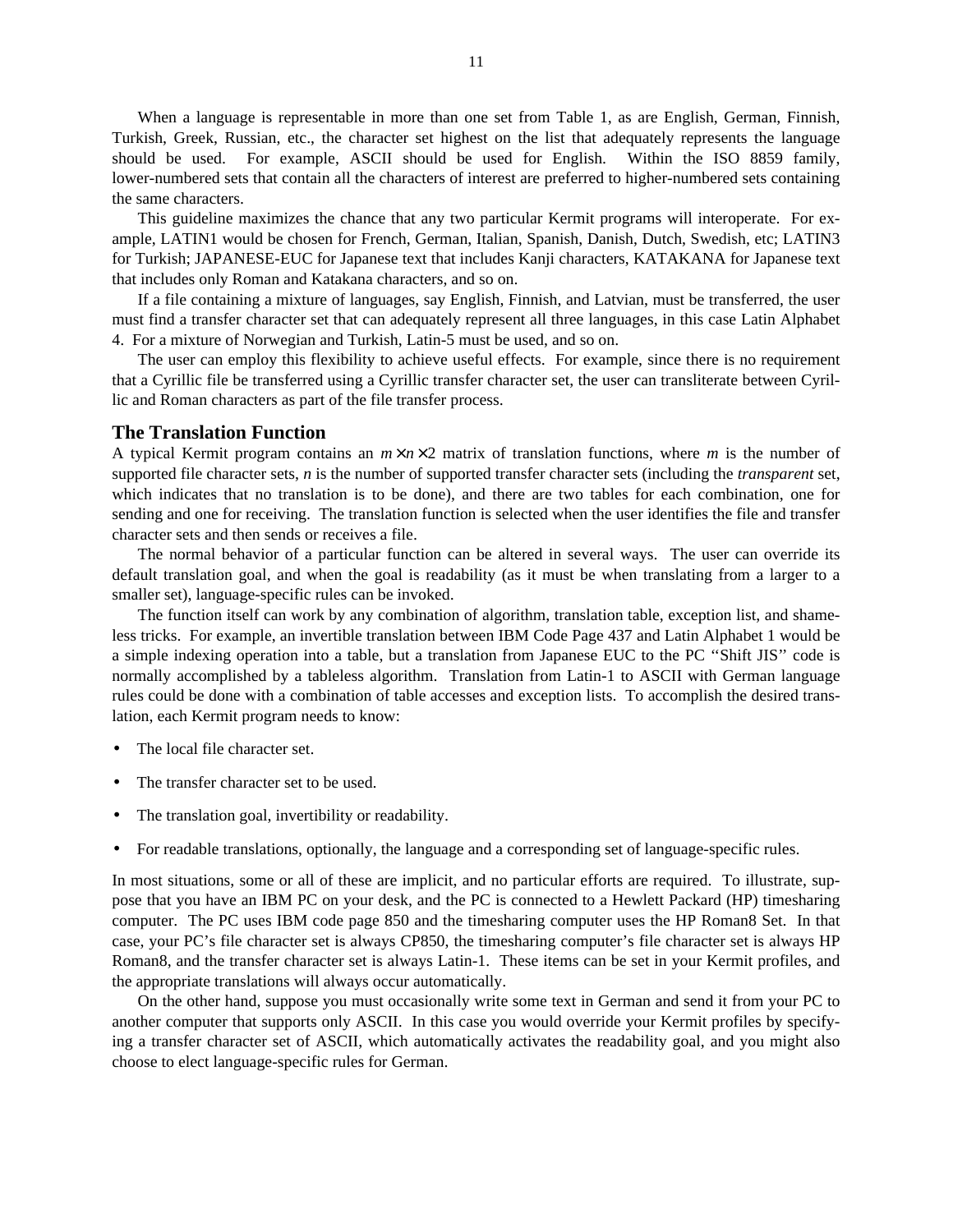## **Examples**

Let's look at a few of many possible translation scenarios. Each one presents its own set of problems requiring decisions by the creator of the translation function, or by the user.

- 1. From a 7-bit set to a different 7-bit set, e.g. from the Spanish version of ISO 646 to ASCII (or vice versa). The two sets do not contain the same characters. Here we must choose between readability (R) and invertibility (I). To achieve readability in the Spanish-to-ASCII direction, we strip diacritical marks (n-tilde becomes simply n, and so on). To achieve invertibility, we make no translation at all.
- 2. From a 7-bit set to an 8-bit set. The 7-bit sets are usually ASCII or an ISO 646 national version. Often, all the characters from the 7-bit set are also present in the 8-bit set, and there is no R-versus-I conflict. For example: ASCII (and most ISO 646 national variants) to Latin-1—here we satisfy both R and I. In other cases we must choose between R and I. For example: the ISO 646 Italian national variant to ISO Latin / Arabic: here we either remove the accents for readability, or map the accented characters into right-half characters for invertibility.
- 3. From an 8-bit set to another 8-bit set. A common case is converting between one of the corporate ''extended ASCII'' sets (Digital, IBM, HP, Apple, NeXT, Data General) and ISO Latin-1. The two sets share a large percentage of common characters. How do we handle the characters that differ? Again, we must choose between R and I. To complicate matters, the IBM, Apple, and NeXT sets use the forbidden C1 control-character area for graphic characters. To create an invertible translation in the absence of an official corporate standard, we use the Simple Rule.
- 4. From an 8-bit set to a 7-bit set. For example, from Latin-1 to ASCII or to an ISO 646 national set. Here we are forced to accept a large amount of information loss. We cannot possibly achieve invertibility, so we aim for maximum readability, for example by removing diacritics or invoking language-specific rules.
- 5. From a single-byte character set to a multibyte character set. Most multibyte character sets include ASCII and sometimes several other alphabets (such as Greek and Cyrillic). Here we translate each character into its equivalent, if it has one. When it doesn't, we must choose between R and I. For example, ''Ö'' is not found in JIS X 0208 so it can be mapped to ''O'' for readability, or some unique value (preferably one unassigned in JIS X 0208) for invertibility.
- 6. From a multibyte set to a single-byte set, for example Japanese JIS X 0208 into Latin-1 (or Latin/Cyrillic, Latin/Greek, or even ASCII). An invertible translation is clearly impossible. A readable translation would require rendering Kanji ideograms phonetically or translating them into an entirely different language, clearly beyond the scope of a character-set conversion scheme.
- 7. From one national multibyte set to another. These sets are for Chinese, Japanese, and Korean, and have a very large number of characters—ideograms, ASCII graphics, Greek, and Cyrillic characters—in common. They also have large blocks of unassigned character positions, so the characters they do not share in common (such as the Chinese phonetic symbols that are absent from the standard Japanese set) can be assigned to these areas to preserve invertibility.

No two programmers are likely make the same decisions and this will lead to inconsistent translations (unless the Simple Rule is followed). This emphasizes the need for officially published translations between the private and standard sets. And as this list suggests, we also need translations between some of the standard sets themselves, for example Chinese and Korean. This need is addressed to some extent by the Unicode books [27], which include the mappings from various character sets to the Unicode set.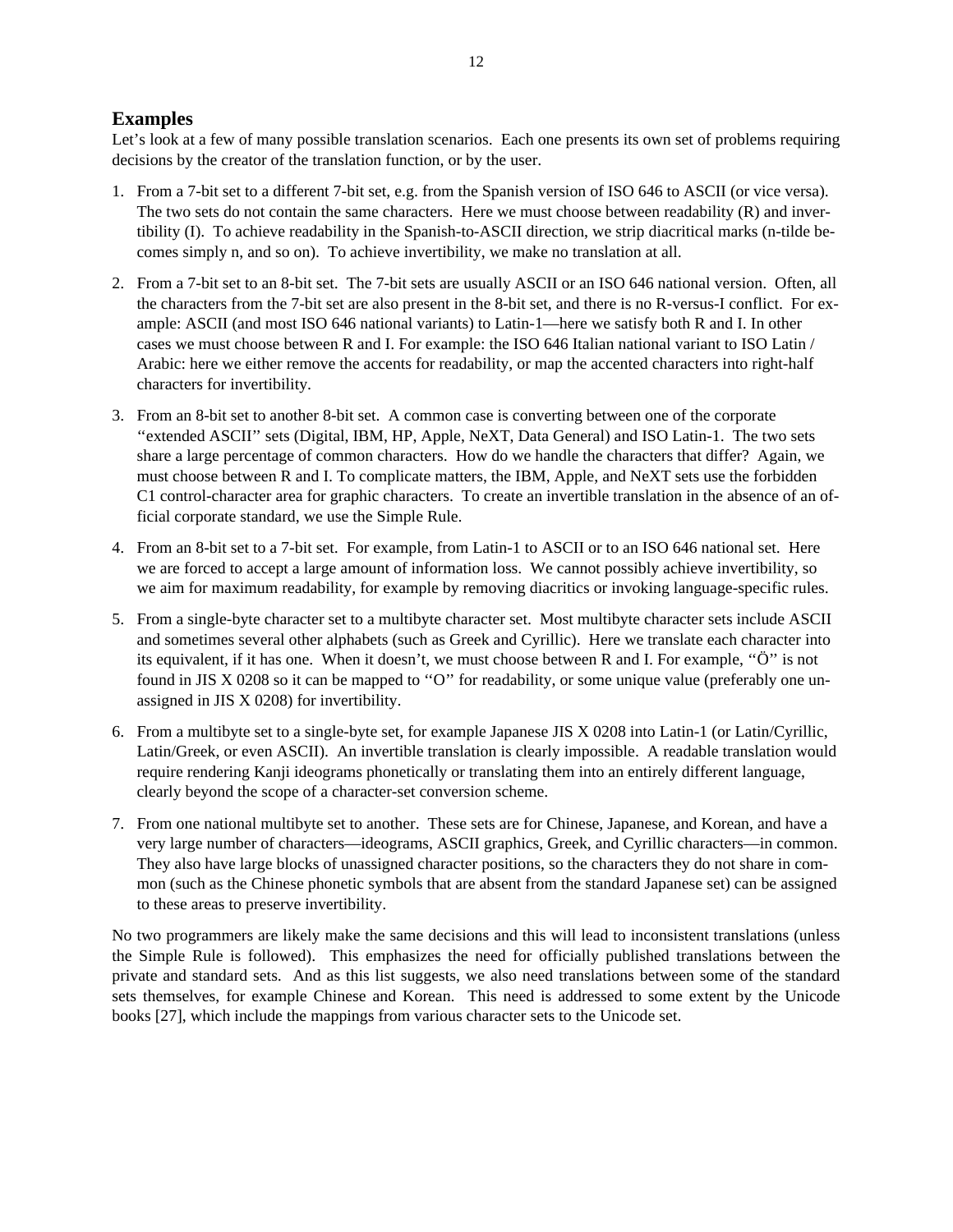### **Performance**

Character-set translation in itself does not affect the performance of the Kermit file transfer protocol to any significant degree. The introduction of per-character translation introduces an extra table access or function call but the extra work is usually minimal. In general, the bottlenecks are elsewhere.

One of the strong points of the Kermit protocol is its ability to transfer 8-bit data in the 7-bit communication environment. This is done using a single shift, or prefixing, technique in which each 8-bit character is stripped of its 8th bit and then prefixed by a special shift-indicating character. This results in negligible overhead for English and Western European text (such as French, German, Italian).

But for text in ''right-handed'' languages like Russian, Greek, Hebrew, and Arabic, where text characters come predominantly from the right half of the character set, single shifts can result in up to 80% overhead. The situation is even worse for Japanese EUC, in which all Kanji bytes have their 8th bits set to 1, resulting in transmission overhead of 100% for pure Kanji text on a 7-bit connection.

Because 7-bit communication is still prevalent, Kermit's support for Greek, Cyrillic, Hebrew, Arabic, and Japanese text file transfer calls for a more efficient technique. This was accomplished by adding a locking shift mechanism to the Kermit protocol, allowing sequences of 8-bit characters to be transmitted in 7-bit form with shifting overhead applying to entire 8-bit sequences, rather than to each 8-bit character. Isolated 8-bit characters can still be transmitted using single shifts. These methods are very similar to those of ISO 2022, but without the risk of ''loss-of-state'' due to corruption or loss of the shift characters, and with the addition of the ''single-shift-1'' mechanism lacking from ISO 2022. A combination of single and locking shifts can achieve maximum efficiency by using a lookahead technique. A detailed specification is given elsewhere [12].

The addition of locking shifts to the Kermit protocol increases the transfer efficiency on 7-bit connections for typical Cyrillic text by about 50% and for typical Kanji text by more than 90%, bringing these transfers to within the efficiency range of normal 7-bit ASCII transfers on the same connections.

## **Conclusions and Recommendations**

File transfer character-set translation is an optional feature for Kermit programs, and is designed to interoperate (with, of course, no claim to correct translation) with Kermit programs that do not support it. As of this writing, translation of (at least) Roman, Cyrillic, Hebrew, and Japanese text is supported by MS-DOS Kermit for the IBM PC [9], IBM mainframe Kermit for VM, MVS, and CICS [3], and C-Kermit for UNIX, VMS, OS/2, and other operating systems [6]. Three basic commands were added to these programs to select the file and transfer character sets and any desired language-specific translation rules. Locking shifts are used automatically in the 7-bit communication environment to prevent Kermit from discriminating against ''righthanded'' character sets. Kermit programs equipped with the new translation features have become popular in Europe, Latin America, the former Soviet Union, and Japan. Work is in progress to add further translation capabilities for other parts of the world.

Space has not permitted discussion of the details of the Kermit protocol, the forms of the commands, translation negotiation and refusal mechanisms, unilateral and local translation features, automatic matching of file and transfer character sets, character sets in terminal emulation, and numerous other issues. These will be covered in a future edition of reference [5].

In the discussions that resulted in the character-set translation extension to Kermit, the most fundamental lesson we have learned is that if existing standards can solve a particular problem, they should be used instead of inventing new techniques to solve the same problem. Applying this lesson to Kermit file transfer results in the following conclusions:

- 1. Only ISO-registered standard character sets should be used for interchange. This eliminates the need for any computer to support any character sets except its own and the corresponding well-known standards.
- 2. The sender should identify the transfer character set to the receiver using a standard notation such as its ISO registration number. This eliminates the need for setting up separate and redundant registration authoritities for character-set identifiers.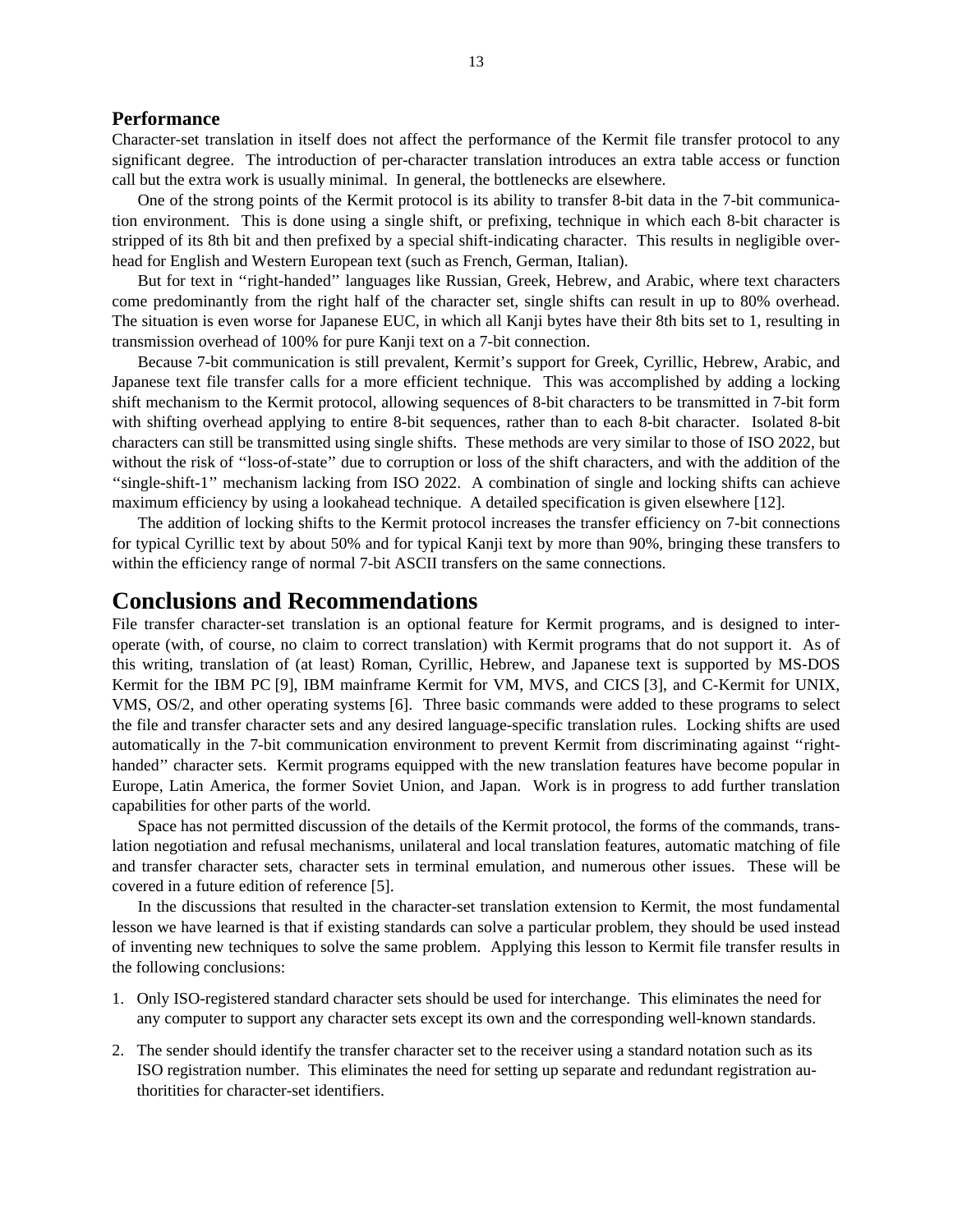3. Translations should be invertible, readable, and consistent. When all three of these goals cannot be achieved by a single translation, the user should be able to choose the translation goal.

These principles can be applied to any form of textual data interchange, including electronic mail, network file systems, terminal emulation, virtual terminal service, distributed databases, remote procedure calls, cutting and pasting among object-oriented applications, and so on.

The translation process itself, however, remains ill-defined. It is hoped that the industry and the standards organizations will take the following steps:

- 1. Standard character sets should be used in preference to private character sets.
- 2. Owners of private character sets should publish official invertible translations to ISO-registered standard sets. In the absence of official translations, a simple procedure such as the one presented in this paper should be used to achieve consistent invertible translations across all applications.
- 3. Standards organizations are encouraged to consider publishing translations between different standard character sets, such as the Japanese, Chinese, and Korean sets, as well as readable transliterations among different alphabetic writing systems, such as Roman, Greek, Hebrew, Arabic, and Cyrillic.
- 4. Operating system designers should consider tagging plain-text files with character-set identifiers, like the Kermit tags listed in Table 1, to allow applications software to determine a file's character set automatically. When standard character sets are used, their tags should be consistent across different operating systems.

Ten or twenty years from now, perhaps all the computers, as well as all the display, entry, printing, and telcommunication devices of the world will use one universal character set, and the issues discussed in this paper will be irrelevant. On the other hand, perhaps the accumulated and ever-growing installed base of existing hardware, software, and electronic information will prove too massive for conversion and the universal character set will be just one more character set on the list.

# **Acknowledgements**

My deepest thanks to Christine M. Gianone of Columbia University for inspiring the work and ideas described in this paper, and for her key contributions thereto. Special thanks also to the others who played prominent roles in the design and development of Kermit's character-set translation capabilities: Joe R. Doupnik of Utah State University, John Chandler of the Harvard/Smithsonian Center for Astrophysics, Hirofumi Fujii of the Japan National Laboratory of High Energy Physics in Tokyo, John Klensin of the United Nations University, André Pirard of the University of Liège in Belgium, Johan van Wingen of the Netherlands and numerous ISO committees, Gisbert W. Selke of the Wissenschaftliches Institut der Ortskrankenkassen in Bonn, Germany, and Konstantin Vinogradov of the International Centre for Scientific and Technical Information (ICSTI) in Moscow. Grateful acknowledgements also to Juri Gornostaev and A. Butrimenko of ICSTI for hosting the First International Kermit Conference in Moscow [11] in Spring 1989, where the ideas in this paper received their first public hearing. Thanks also to the many participants in the ISO8859, UNICODE, and ISO10646 network discussion groups for valuable information and insights.

# **About the Author**

*FRANK DA CRUZ* is Manager of Communication Software Development at Columbia University, author of the book *Kermit, A File Transfer Protocol*, co-author (with Christine M. Gianone) of the book *Using C-Kermit*, leader of the team that developed the Kermit protocol, and principal author of several Kermit software programs including C-Kermit for UNIX, VMS, and OS/2. Present address: Columbia University, 612 West 115th Street, New York, NY 10025, USA; Email: fdc@columbia.edu.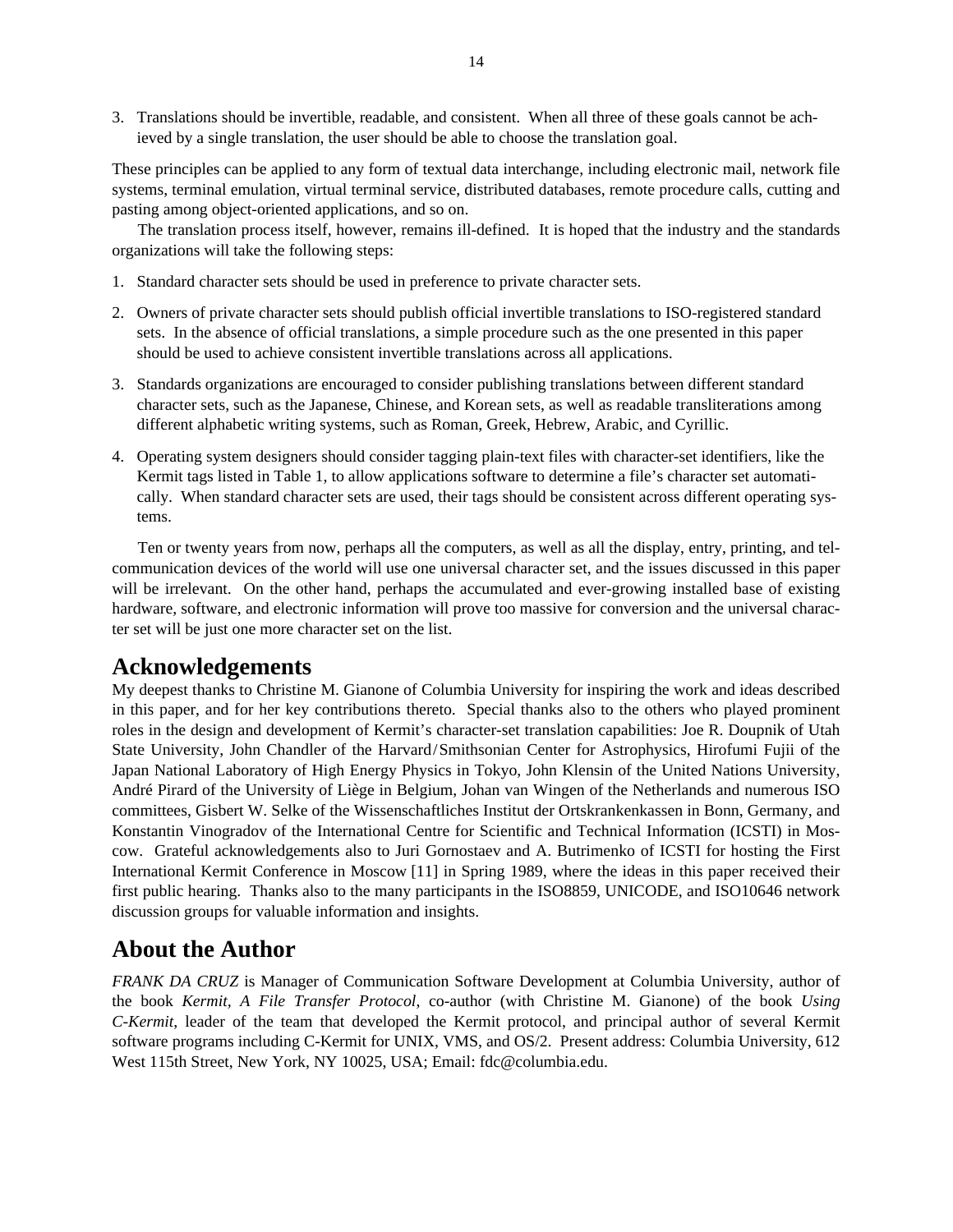# **References**

**1.** *ANSI X3.4-1986, Code for Information Interchange.* American National Standards Institute, 1986. The ASCII specification; the US version of ISO 646.

**2.** *CCITT Recommendation T.61, Character Repertoire and Coded Character Sets for the International Teletex Service.* CCITT, Geneva, 1980 (amended 1984).

**3.** Chandler, John. *IBM System/370 Kermit User's Guide.* Columbia University Academic Information Systems, 1993. Available in separate versions for VM/CMS, MVS/TSO, and CICS.

**4.** *Chinese Standard GB 2312-80, Coded Chinese Graphic Character Set for Information Interchange.* China Association for Standardization, Beijing, 1980.

**5.** da Cruz, Frank. *Kermit, A File Transfer Protocol.* Digital Press, Bedford, MA, 1987.

**6.** da Cruz, Frank and Christine Gianone. *Using C-Kermit.* Digital Press, Burlington, MA, 1993. EY-J896E-DP, German edition available Fall 1993.

**7.** Data General. *Programming the Display Terminal: Models D217, D413, and D463.* Data General, Westboro, MA, 1991. 014-002111-00.

**8.** Do, James, Ngô Thanh Nhàn, Hoàng Nguyên. "A proposal for Vietnamese character encoding standards in a unified text processing framework". *Computer Standards & Interfaces 14* (1992).

**9.** Gianone, Christine M. *Using MS-DOS Kermit.* Digital Press, Burlington, MA, 1992. EY-H893E-DP, Also available in French and German editions.

**10.** Gianone, Christine M. "Have Kermit, Will Travel". *Kermit News 3*, 1 (June 1988).

**11.** Gianone, Christine M. "Mission to Moscow". *Kermit News* , 4 (June 1990).

**12.** Gianone, Christine M. and Frank da Cruz. A Locking Shift Mechanism for the Kermit File Transfer Protocol. Columbia University, 1991.

**13.** *IBM Character Data Representation Architecture, Level 1 Registry.* IBM Canada Ltd., National Language Technical Centre, Ontario, 1990. SC09-1391-00.

**14.** *ISO Standard 646, 7-Bit Coded Character Set for Information Processing Interchange.* Second edition, International Organization for Standardization, 1983. Also available as ECMA-6, and similar to CCITT T.50.

**15.** *ISO International Standard 2022, Information processing* — *ISO 7-bit and 8-bit coded character sets* — *Code extension techniques.* Third edition, International Organization for Standardization, 1986. Also available as ECMA-35.

**16.** *ISO International Standard ISO 2375, Information processing* — *Procedure for Registration of Escape Sequences.* International Organization for Standardization, 1985.

**17.** *ISO International Standard 4873, Information processing* — *ISO 8-bit code for information interchange* — *Structure and rules for implementation.* Second edition, International Organization for Standardization, 1986. Also available as ECMA-43.

**18.** *ISO International Standard 8859 Parts 1 through 9, Information Processing*—*8-Bit Single-Byte Coded Graphic Character Sets.* International Organization for Standardization, 1987–. ISO 8859-1 through -4 are the Latin Alphabets 1 through 4, also available as ECMA-94. ISO 8859-5 is the Latin/Cyrillic Alphabet (ECMA 113).

**19.** *ISO/IEC 10646-1, International Standard 10646, Information Technology*—*Univesral Multiple-Octet Coded Character Set (UCS).* ISO/IEC JTC1, 1993.

**20.** *ISO International Standard 6429, Information processing* — *C1 Control Character Set of ISO 6429.* International Organization for Standardization, 1983.